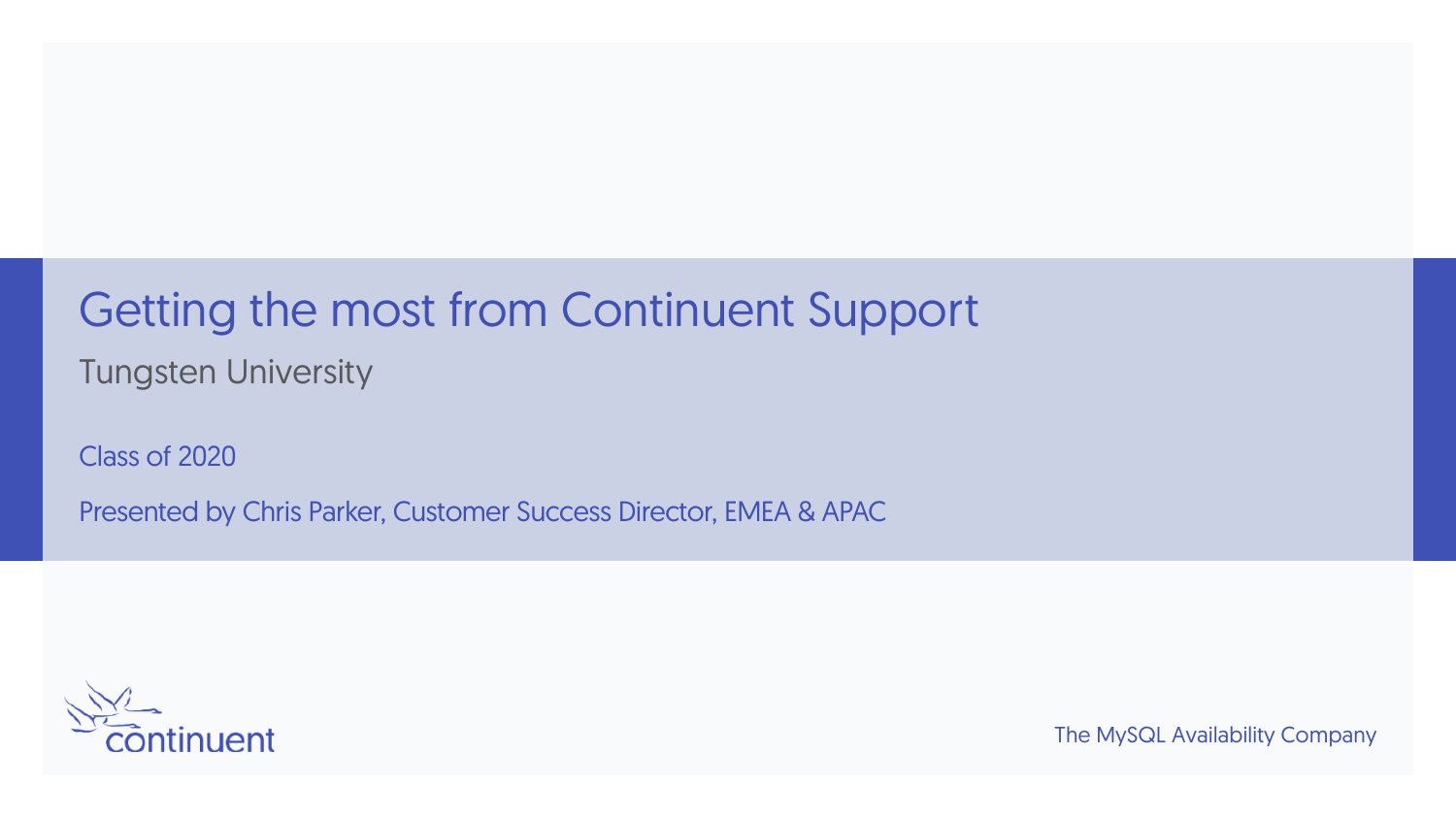### Agenda

- Downloading Software
- Documentation, Release Notes & other Resources
- Zendesk (Incl Published SLAs)
- Gathering Diagnostics
- EOL Schedule
- Regular Check In Calls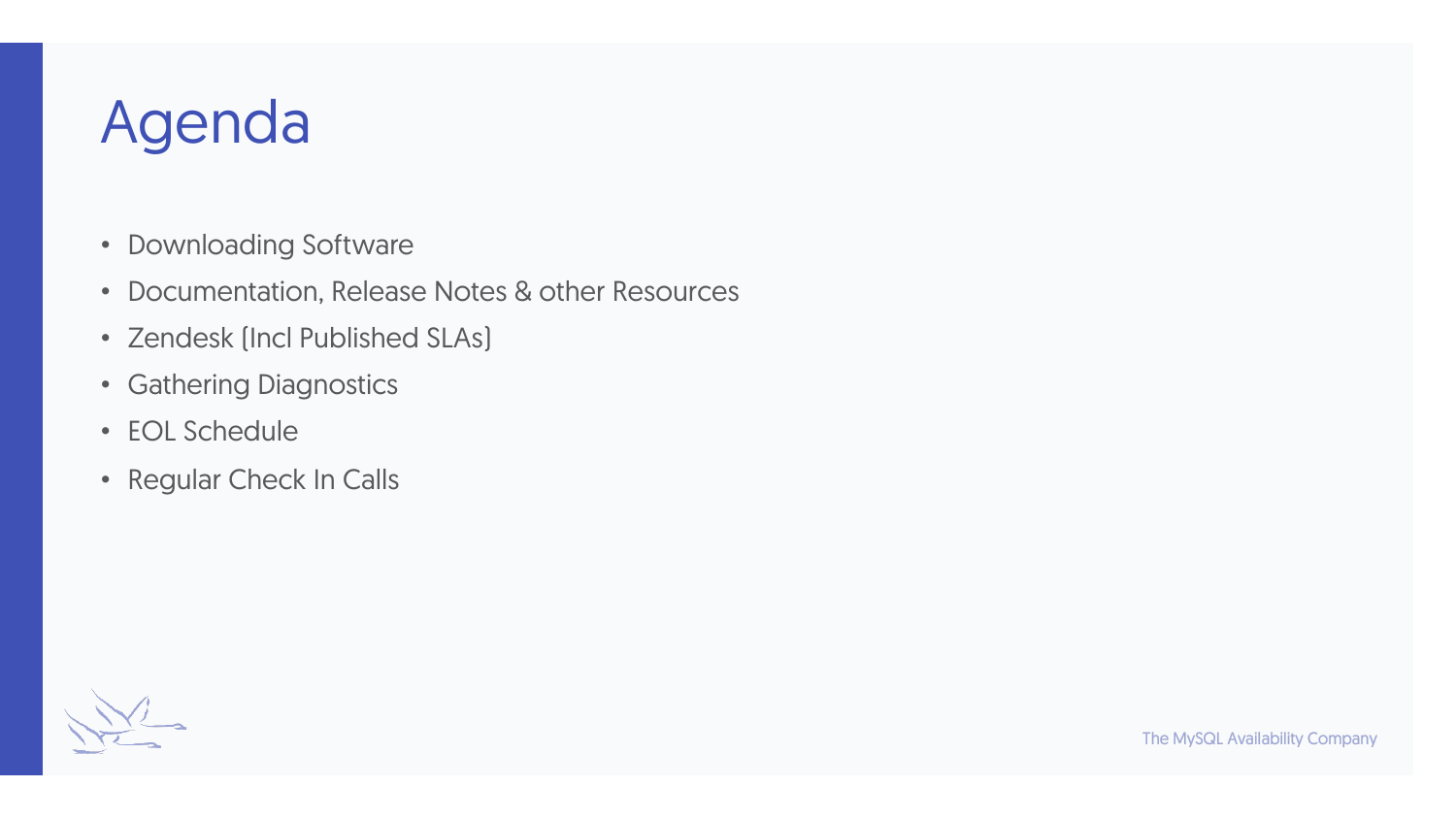## Downloading Software

- All customers can download the latest release from our website portal: https://www.continuent.com/downloads/
- If you haven't got a login, or need your password reset, let us know!
- All GA release versions available as TAR or RPM
	- Releases available will be appropriate to your contract
- The Tungsten Dashboard available to all Clustering Users FREE!

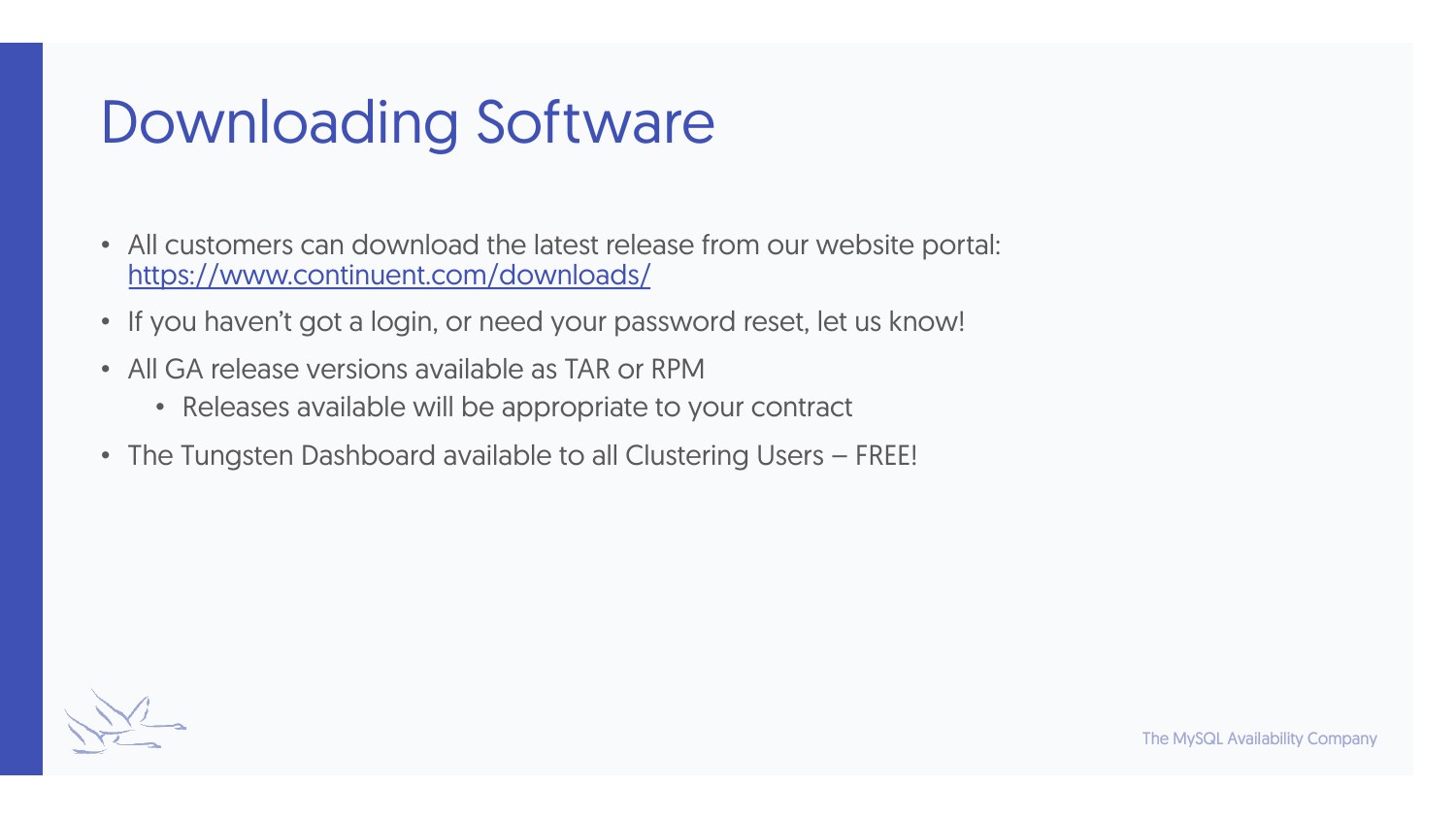## Documentation and Other Resources

- Extensive online documentation at http://docs.continuent.com
- Ensure you refer to the correct version for your installation
- Always review release notes before upgrading
	- Here is a handy link for ALL release notes consolidated in one place: http://docs.continuent.com/release-notes.html
	- Make sure you follow our blog posts: https://www.continuent.com/blog/
- Other resources are being released all the time White papers, Webinars etc
- Even if you can't attend Webinars, sign up anyway as you will then get the link to downloa watch in your own time afterwards.
- Keep an eye out for our newsletters!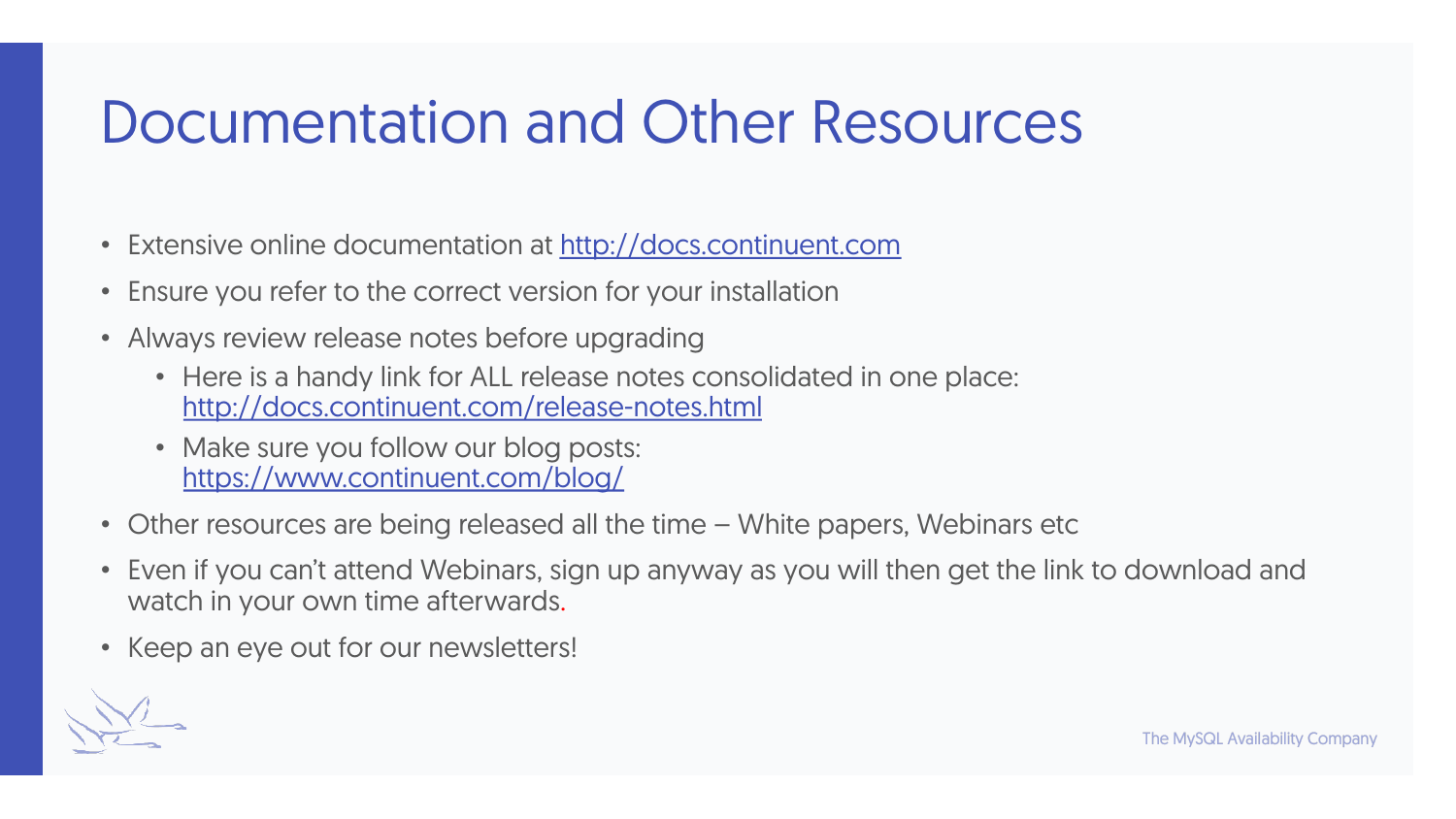## Zendesk

- Login via http://continuent.zendesk.com
- The more information you provide, the easier it is for engineers to help
- Only use URGENT when it's a production down issue
	- URGENT triggers PagerDuty alerts to engineer on call
	- Our average response time on URGENT calls is **5 minutes or less**
- Published SLAs
	- Urgent: First response within 1 hour; Fix within 4 hours
	- High: First response within 4 hours; Fix within 1 business day
	- Normal: First response within 1 business day; Best effort to fix
	- Low: No guaranteed response time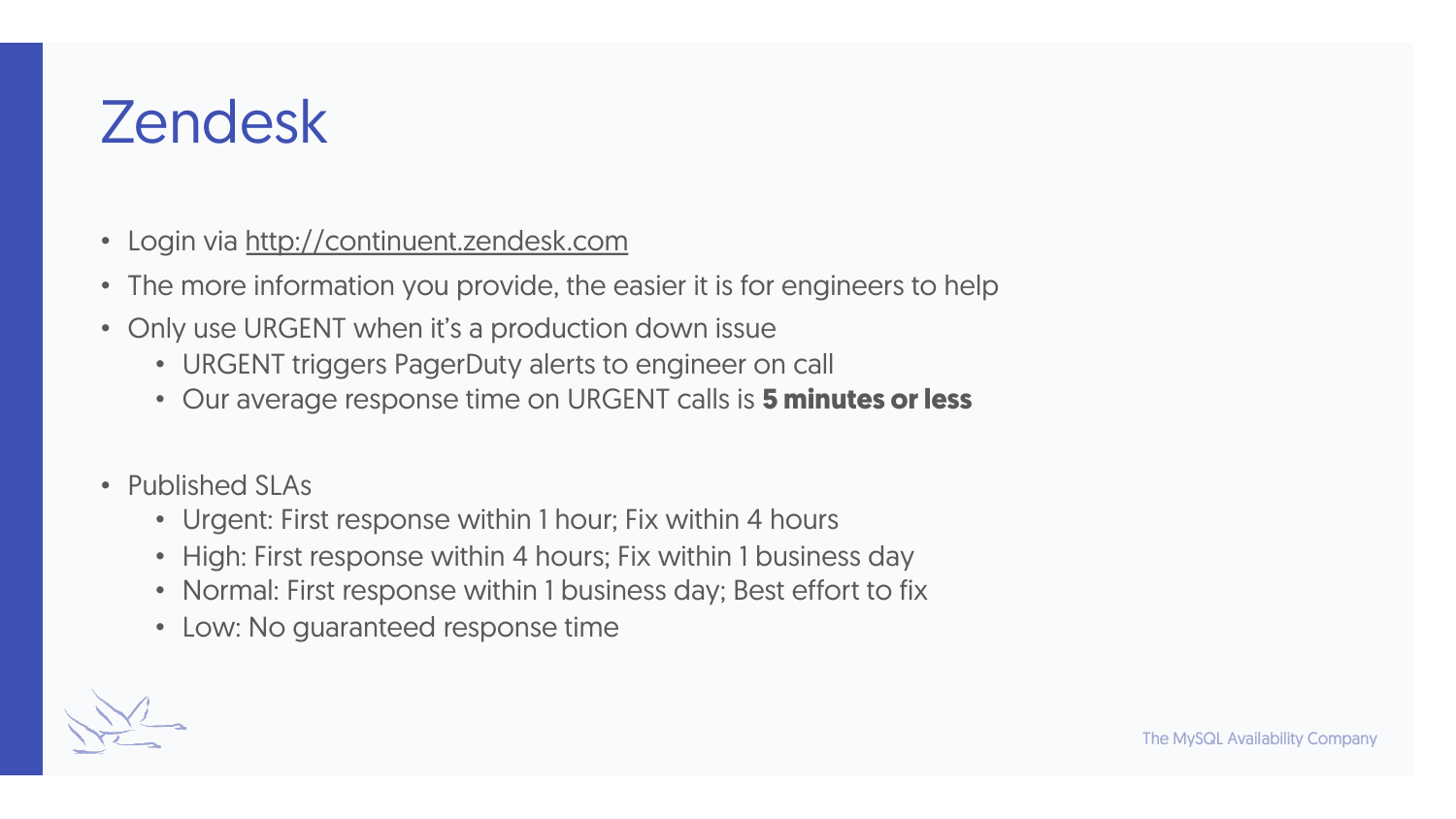#### Zendesk – Avg Response



Minutes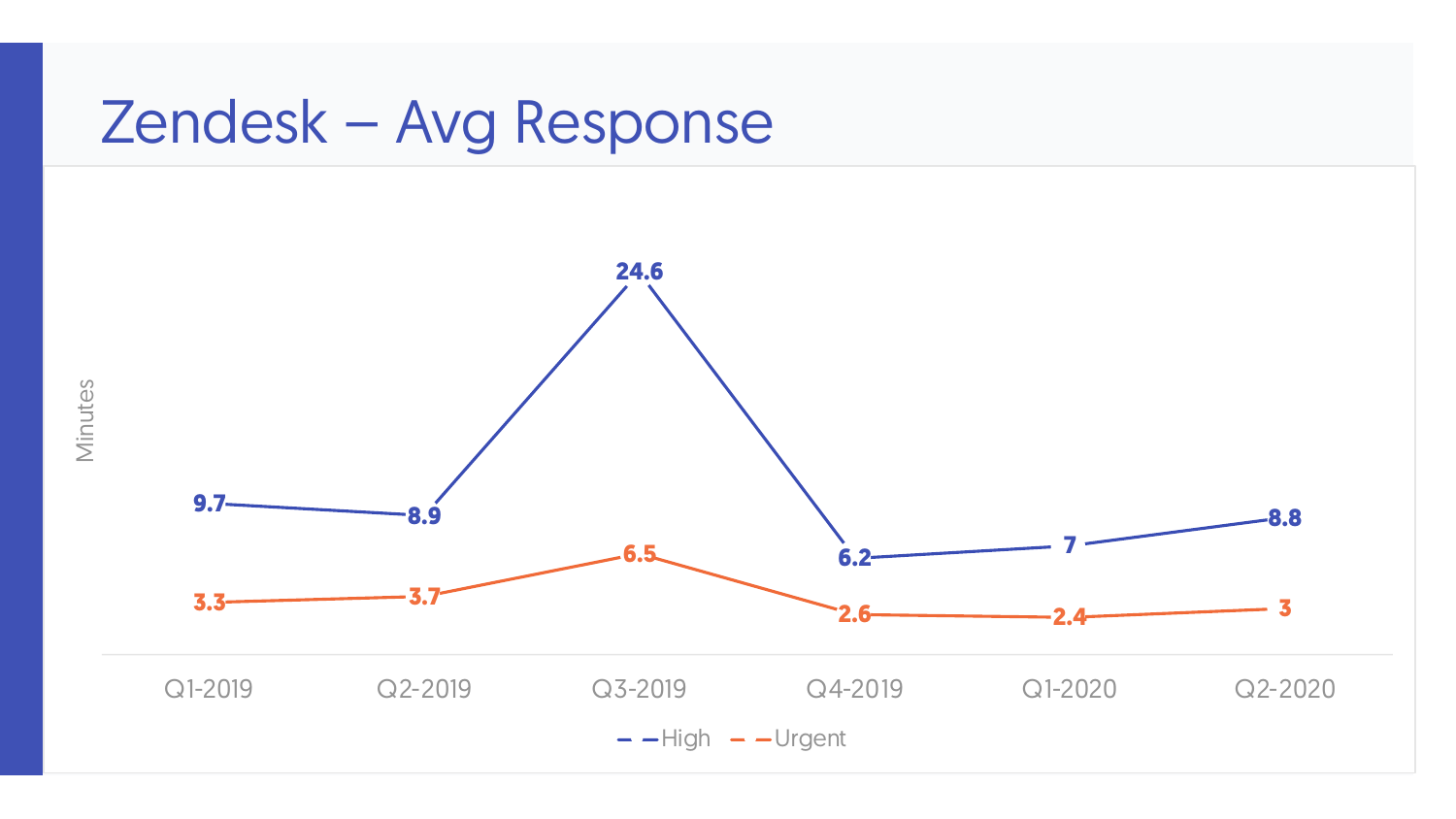### Gathering Diagnostics

- When raising a support case, having a full diagnostic package really helps.
	- Generate by issuing tpm diag
- Depending on your configuration, you may need to run this individually on each host, typically for INI-based installations
- Gathers all components' log files
- Captures snapshots of your configuration, trepctl and cctrl outputs
- Various OS Metrics are also included in the diagnostic package
- tungsten send diag may also be an option This will automatically push the diagnostic package to our S3 bucket

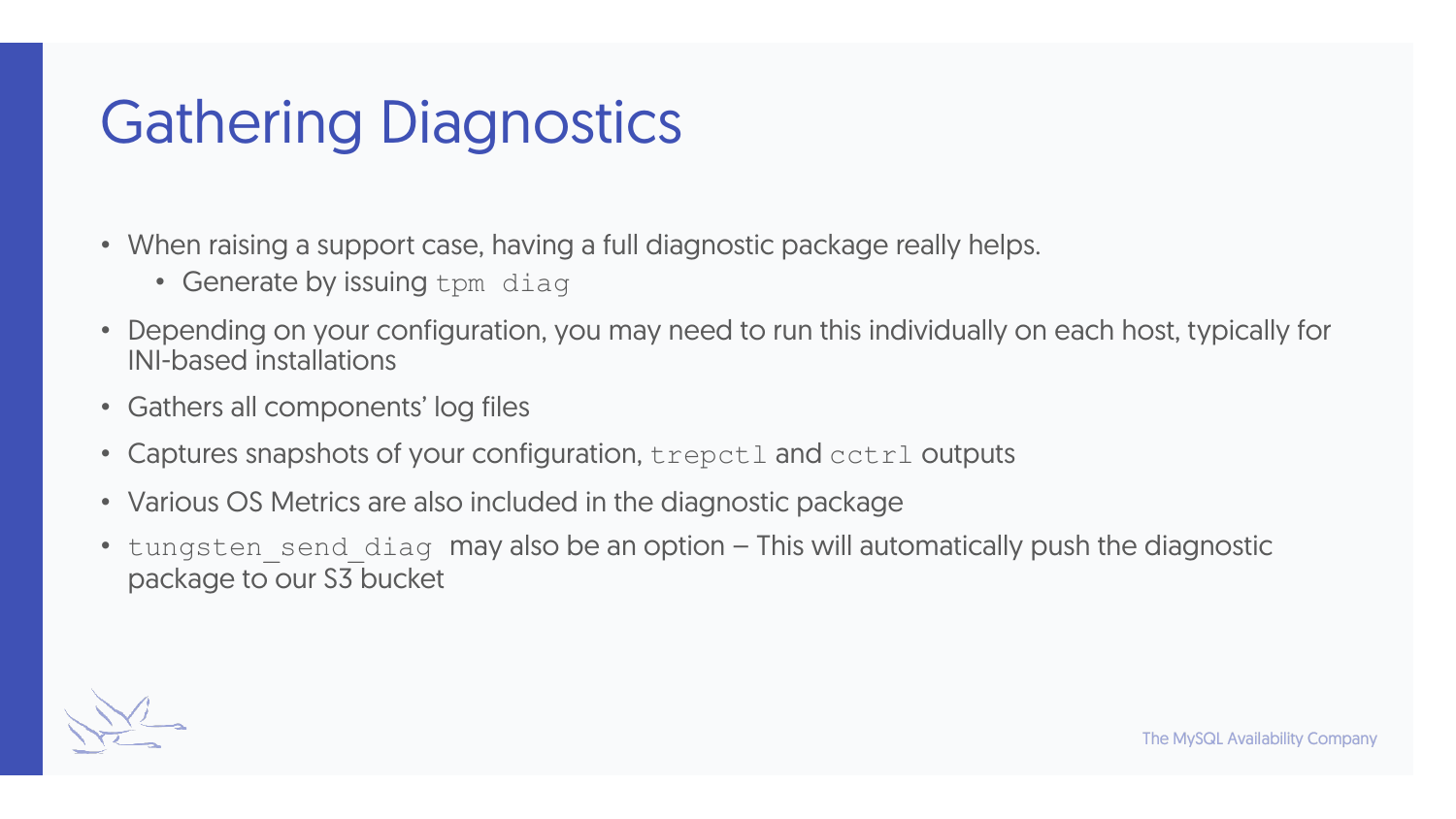## EOL Schedule

- Explained in detail here: https://www.continuent.com/about/end-of-life-policy/
- Also review http://docs.continuent.com/eol-status/index.html
	- Lists active releases, release dates and targeted EOL date
- We aim for
	- One major release version with no fixed schedule (e.g. v6.x, v7.x)
	- One minor (feature) release version every 12 months (e.g. v6.1, v6.2)
	- One bug fix release every 3 month [e.g. v6.1.1]
- The standard Continuent End-of-Life (EOL) policy for all product versions is 12 months from release of the subsequent minor (y-version) release (eg v6.1 EOL Date set 12 months from re date of v6.2)

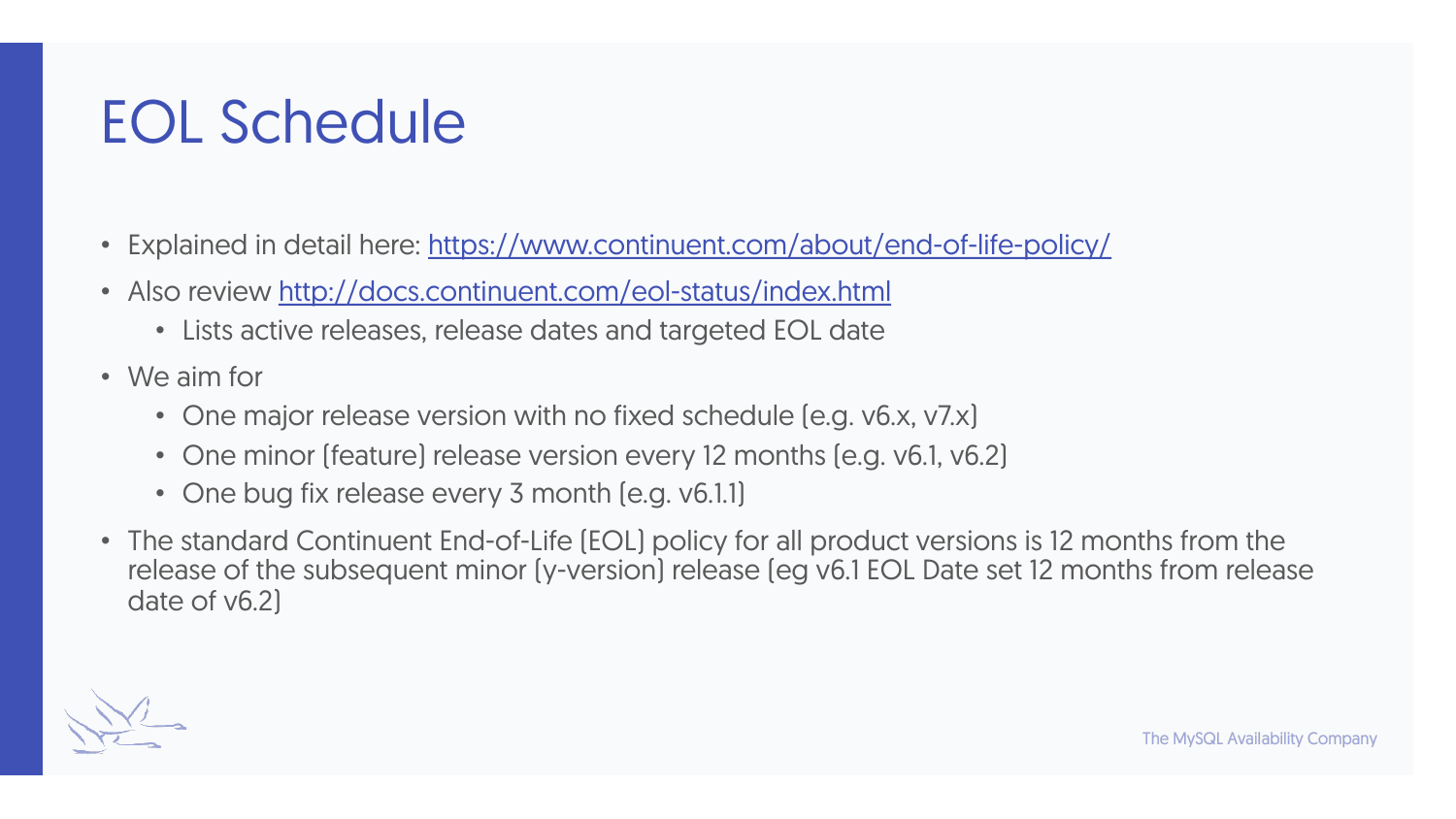#### Customer Success Calls

- We like to keep in touch, not just when things go wrong!
- Periodically, we will reach out for a chat
- This is for everyone's benefit
	- We like to hear how things are going with your installation
		- Any problems
		- Any changes that may affect your usage
	- Ensures you are up to date with releases
	- Ensures any outstanding items can be addressed
	- Update you on any upcoming news from Continuent

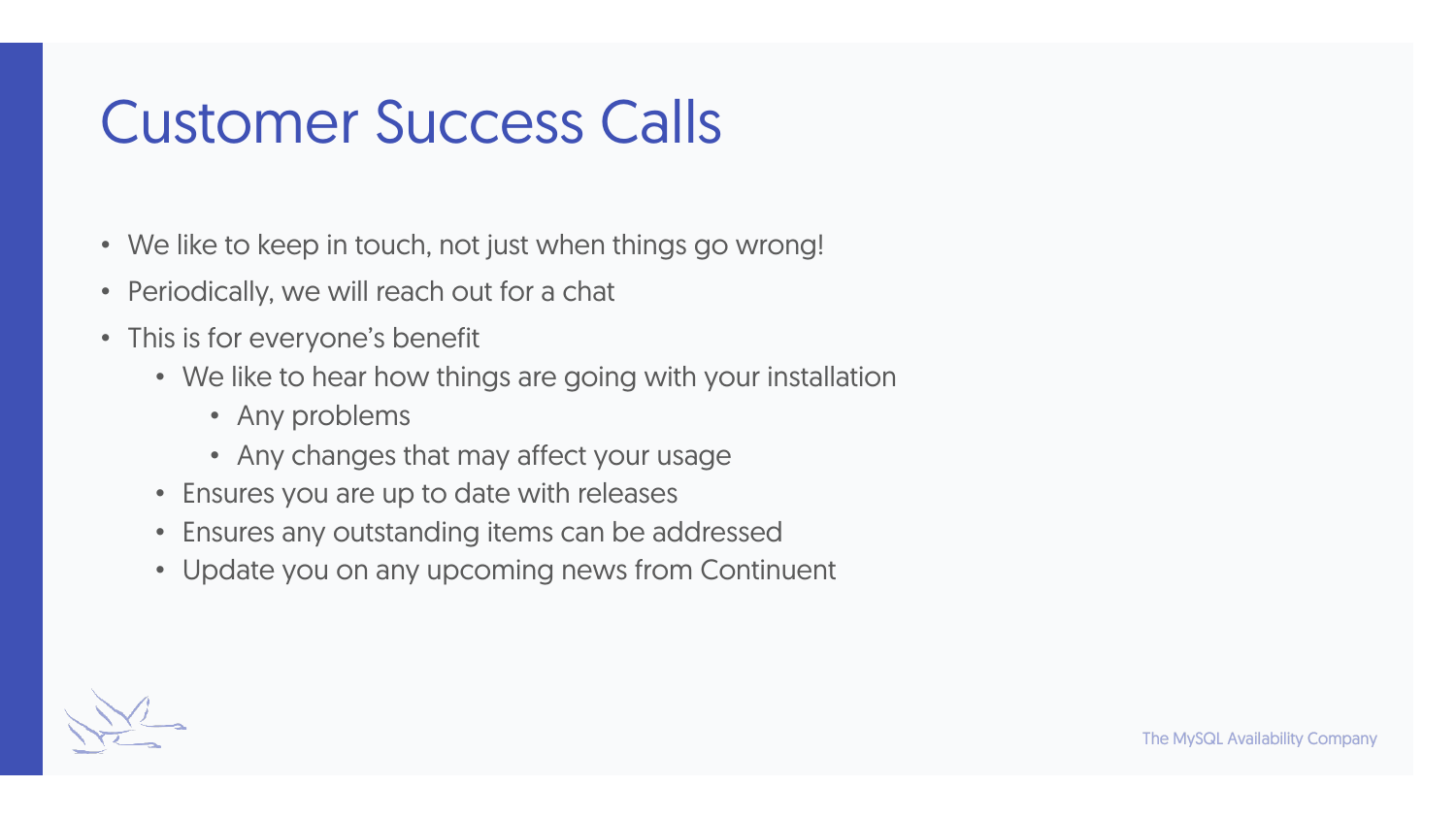## CAB (Customer Advisory Board)

- Quarterly "Round Table" Calls to coincide with patch release
- Representative from each customer
- Cover what's new in the release
- Cover what we're focusing on for the next quarter
- Opportunity for you to discuss pain points and drive direction of next quarters development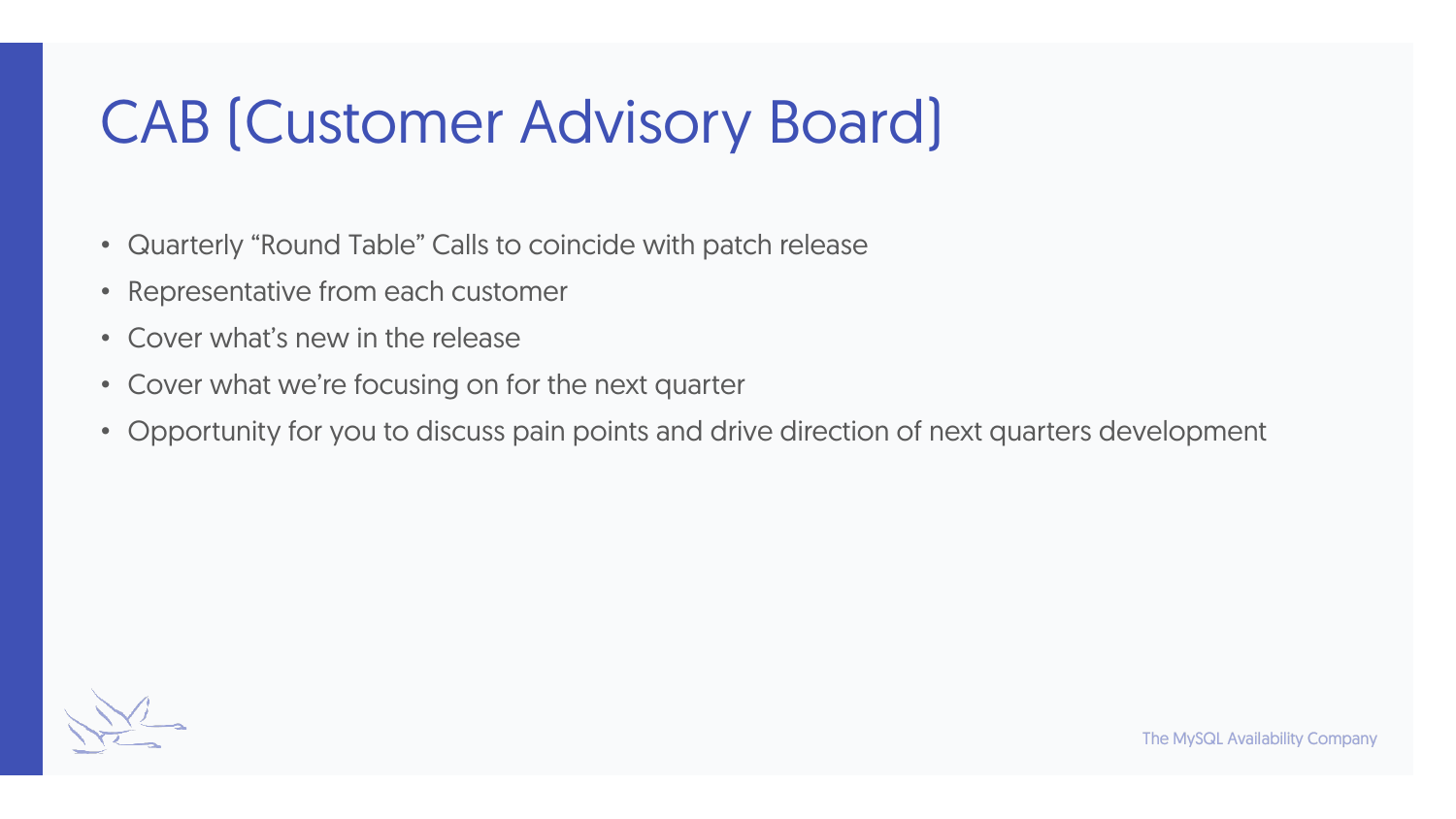### Summary

In this short session we have covered:

- Obtaining software
- Explored online documentation
- How to log a support case
- Gathering diagnostics
- EOL Schedule
- Customer Success

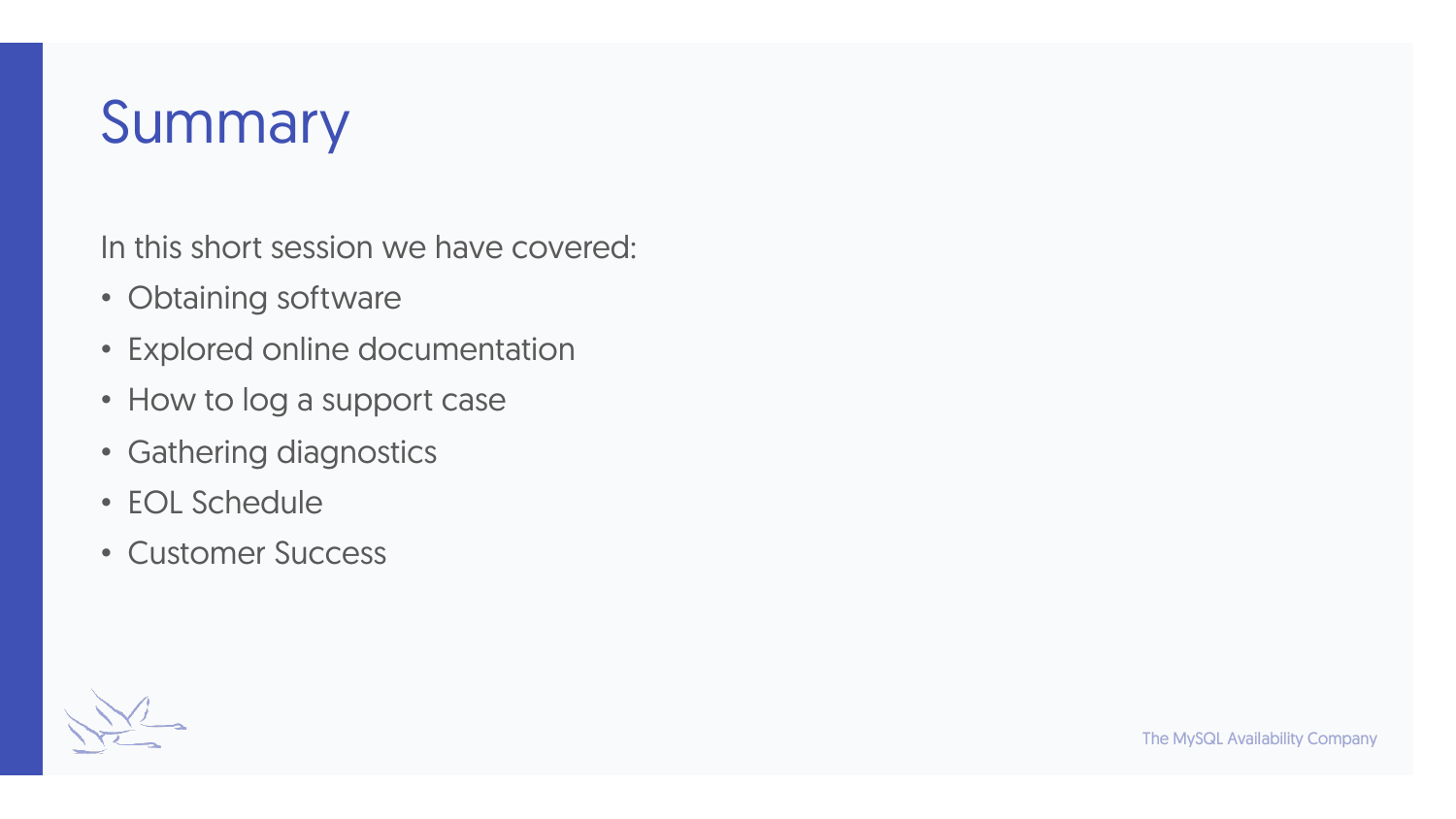#### Next Steps

- You can now proceed to follow the training in either of the two Product Specific Master Classes:
	- Tungsten Cluster Master Class (Includes Tungsten Dashboard)
	- Tungsten Replicator Master Class
- If you wish to follow both Master Class programmes, begin with Tungsten Cluster

Smooth Sailing!